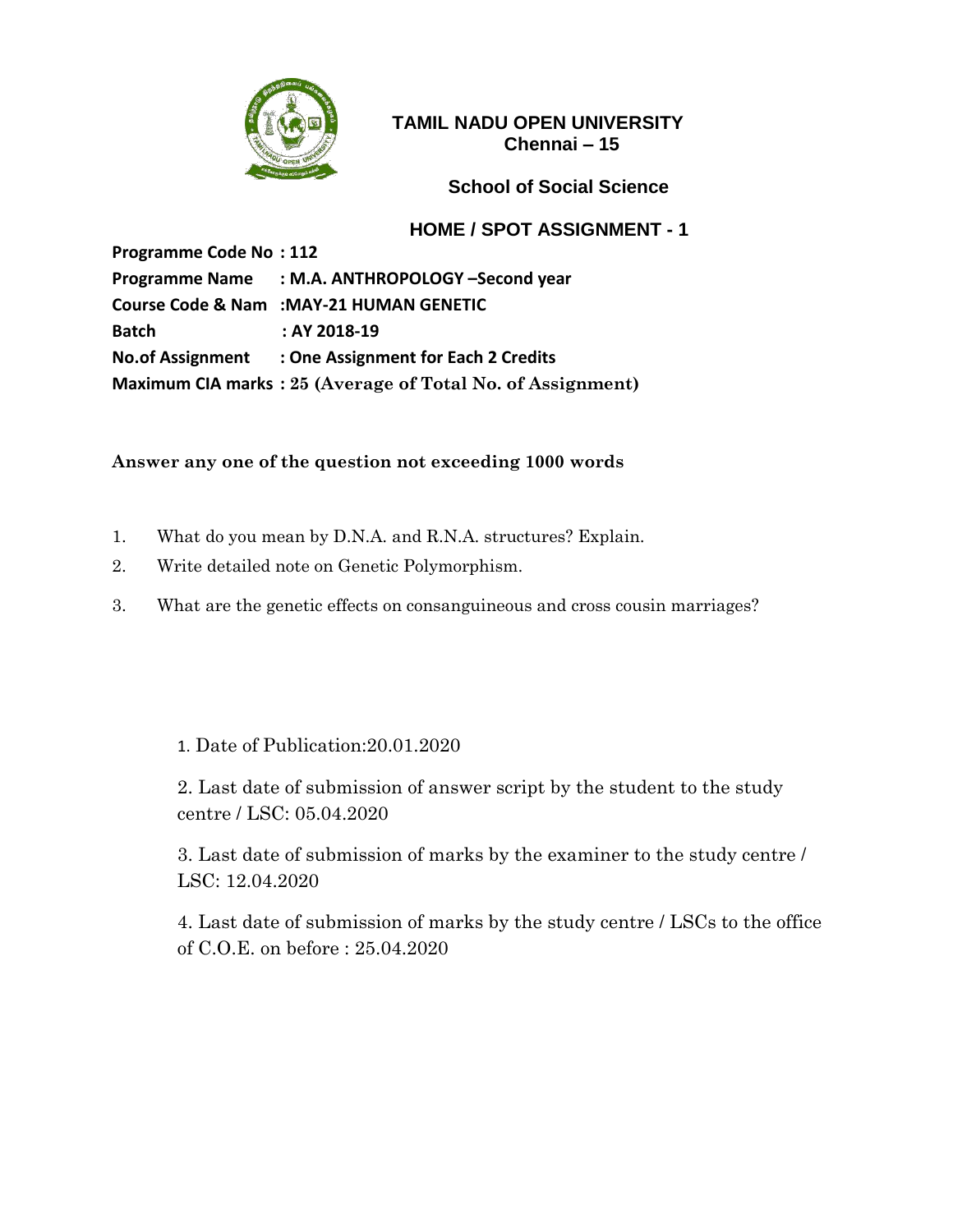

# **TAMIL NADU OPEN UNIVERSITY Chennai-15 School of Social Science**

## **HOME / SPOT ASSIGNMENT - 2**

**Programme Code No : 112 Programme Name : M.A. ANTHROPOLOGY-Second year Course Code & Nam :MAY-21 HUMAN GENETIC Batch : AY 2018-19 No.of Assignment : One Assignment for Each 2 Credits Maximum CIA marks: 25 (Average of Total No. of Assignment)**

### **Answer any one of the question not exceeding 1000 words**

- 1. What do you mean by human morphology? How it can be vary from region to another?
- 2. Explain the racial classification of Indian population.
- 3. What are physiological functions of human body?
	- 1. Date of Publication:20.01.2020

2. Last date of submission of answer script by the student to the study centre / LSC: 05.04.2020

3. Last date of submission of marks by the examiner to the study centre / LSC: 12.04.2020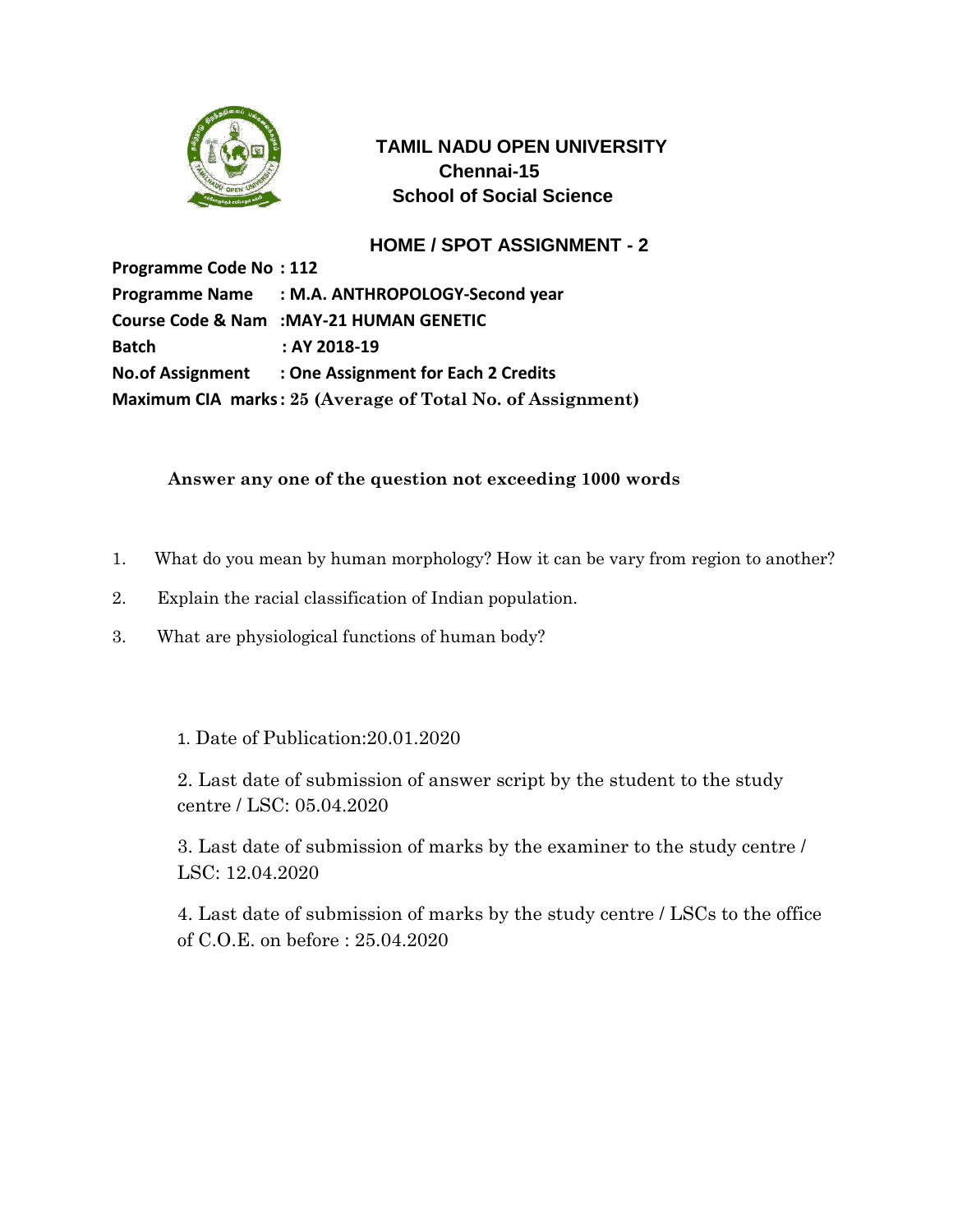

# **TAMIL NADU OPEN UNIVERSITY**

 **Chennai – 15 School of Social Science**

**HOME / SPOT ASSIGNMENT - 3**

**Programme Code No : 112 Programme Name : M.A. ANTHROPOLOGY-Second year Course Code & Nam :MAY-21 HUMAN GENETIC Batch : AY 2018-19 No.of Assignment : One Assignment for Each 2 Credits Maximum CIA Marks : 25 (Average of Total No. of Assignment)**

### **Answer any one of the question not exceeding 1000 words**

- 1. Discuss the Biochemical methods in detail.
- 2. Give a note on Mendelian genetics and its merit and demerits.
- 3. Write an essay on Hardy-Weinberg Law.

## 1. Date of Publication:20.01.2020

2. Last date of submission of answer script by the student to the study centre / LSC: 05.04.2020

3. Last date of submission of marks by the examiner to the study centre / LSC: 12.04.2020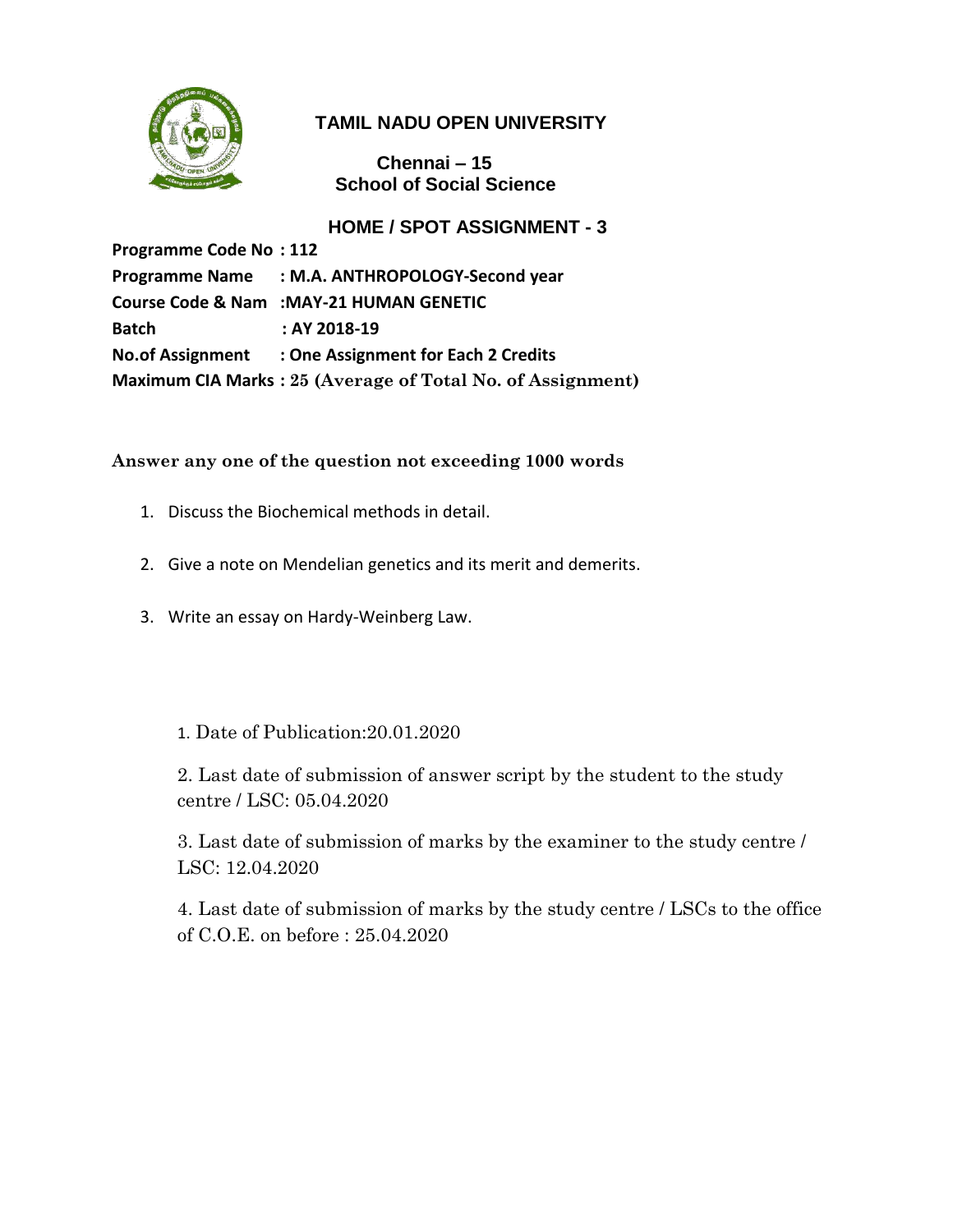

# **TAMIL NADU OPEN UNIVERSITY**

 **Chennai – 15**

 **School of Social Science HOME / SPOT ASSIGNMENT - 1**

**Programme Code No : 112 Programme Name : M.A. ANTHROPOLOGY – Second year Course Code & Nam :MAY-22 ARCHAEOLOGICAL ANTHROPOLOGY Batch : AY 2018-19 No.of Assignment : One Assignment for Each 2 Credits Maximum CIA marks : 25 (Average of Total No. of Assignment)**

### **Answer any one of the question not exceeding 1000 words**

- 1.What are different types of dating methods? Explain in detail.
- 2. What are the fields of archaeology?
- 3. What happened in Africa and India during the Pleistocene period?

1. Date of Publication:07.01.2020

2. Last date of submission of answer script by the student to the study centre / LSC: 05.04.2020

3. Last date of submission of marks by the examiner to the study centre / LSC: 12.04.2020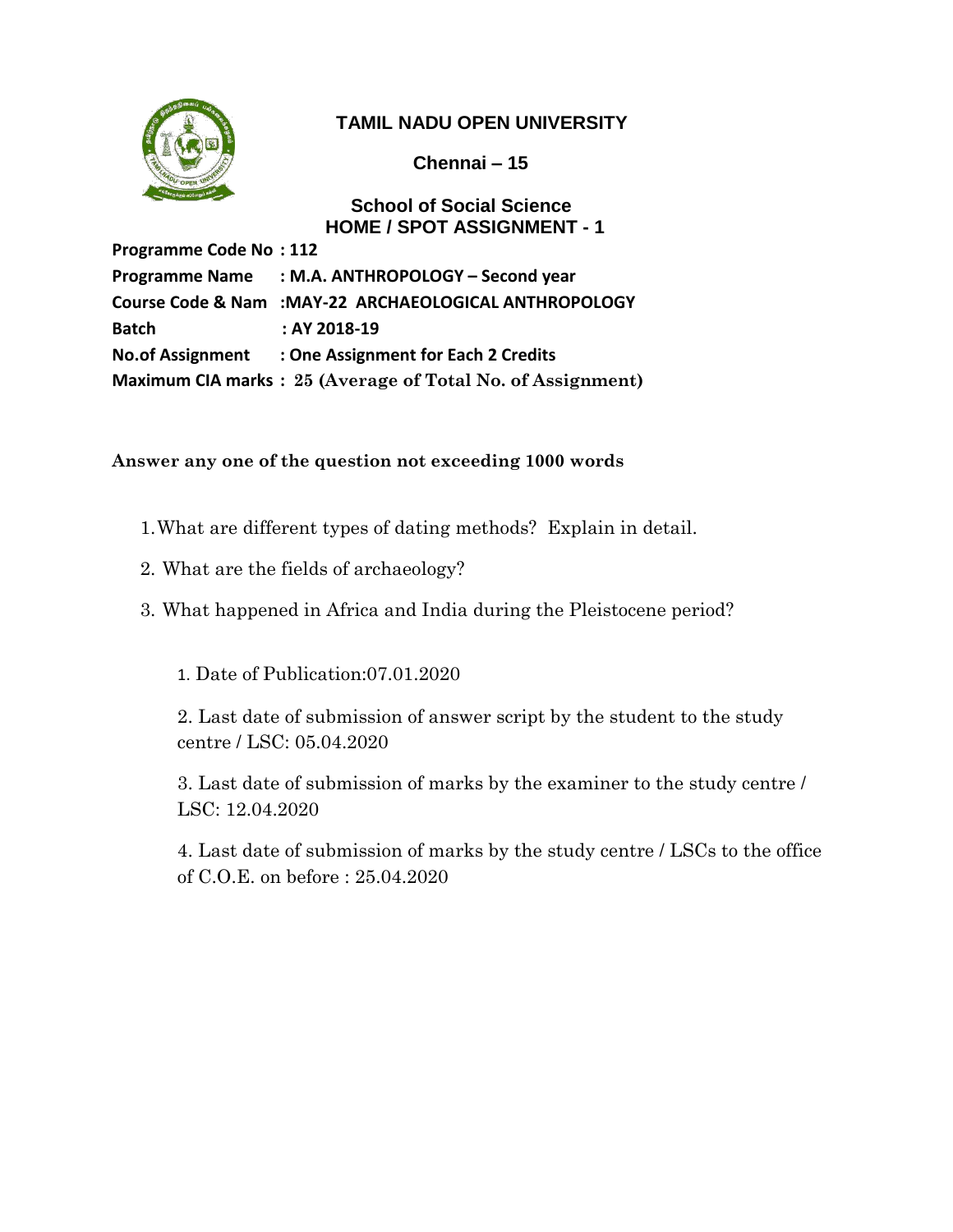

 **School of Social Science HOME / SPOT ASSIGNMENT - 2**

**Programme Code No : 112 Programme Name : M.A. ANTHROPOLOGY –Second year Course Code & Nam :MAY-22 ARCHAEOLOGICAL ANTHROPOLOGY Batch : AY 2018-19 No.of Assignment : One Assignment for Each 2 Credits Maximum CIA marks : 25 (Average of Total No. of Assignment)**

### **Answer any one of the question not exceeding 1000 words**

- 1.Discuss the relevance of Absolute dating method.
- 2. Write in detail about GPS, GISs methods of survey and its advantages and disadvantages.
- 3. Discus the major climatic fluctuations of Pleistocene in Europe.

1. Date of Publication:20.01.2020

2. Last date of submission of answer script by the student to the study centre / LSC: 05.04.2020

3. Last date of submission of marks by the examiner to the study centre / LSC: 12.04.2020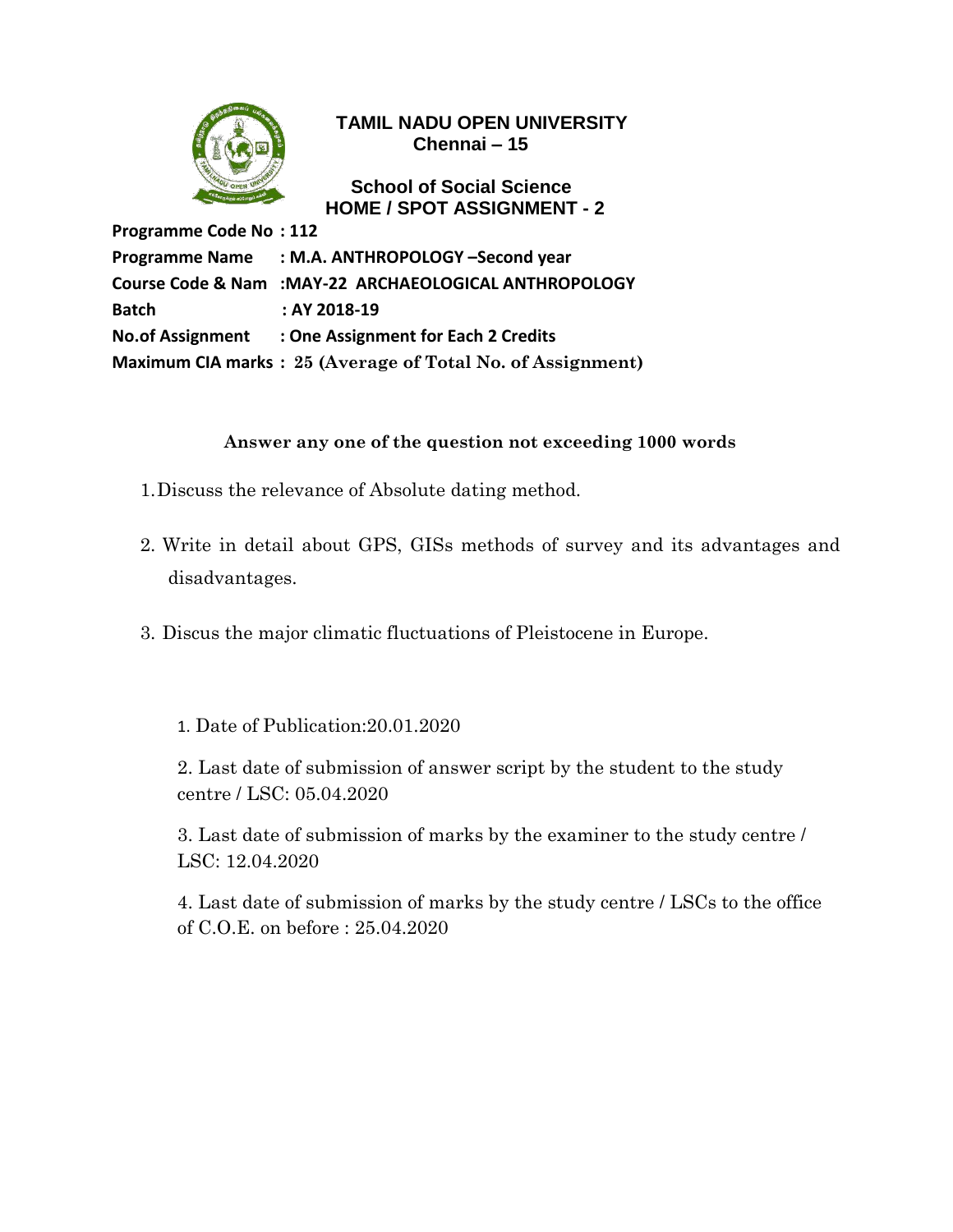

### **School of Social Science HOME / SPOT ASSIGNMENT - 3**

**Programme Code No : 112 Programme Name : M.A. ANTHROPOLOGY – Second year Course Code & Nam :MAY-22 ARCHAEOLOGICAL ANTHROPOLOGY Batch : AY 2018-19 No.of Assignment : One Assignment for Each 2 Credits Maximum CIA marks : 25 (Average of Total No. of Assignment)**

## **Answer any one of the question not exceeding 1000 words**

- 1. Write in detail about the Relative methods of dating.
- 2. Discuss different methods of excavation.
- 3. Write India's probable causes and different types of evidences.

1. Date of Publication:20.01.2020

2. Last date of submission of answer script by the student to the study centre / LSC: 05.04.2020

3. Last date of submission of marks by the examiner to the study centre / LSC: 12.04.2020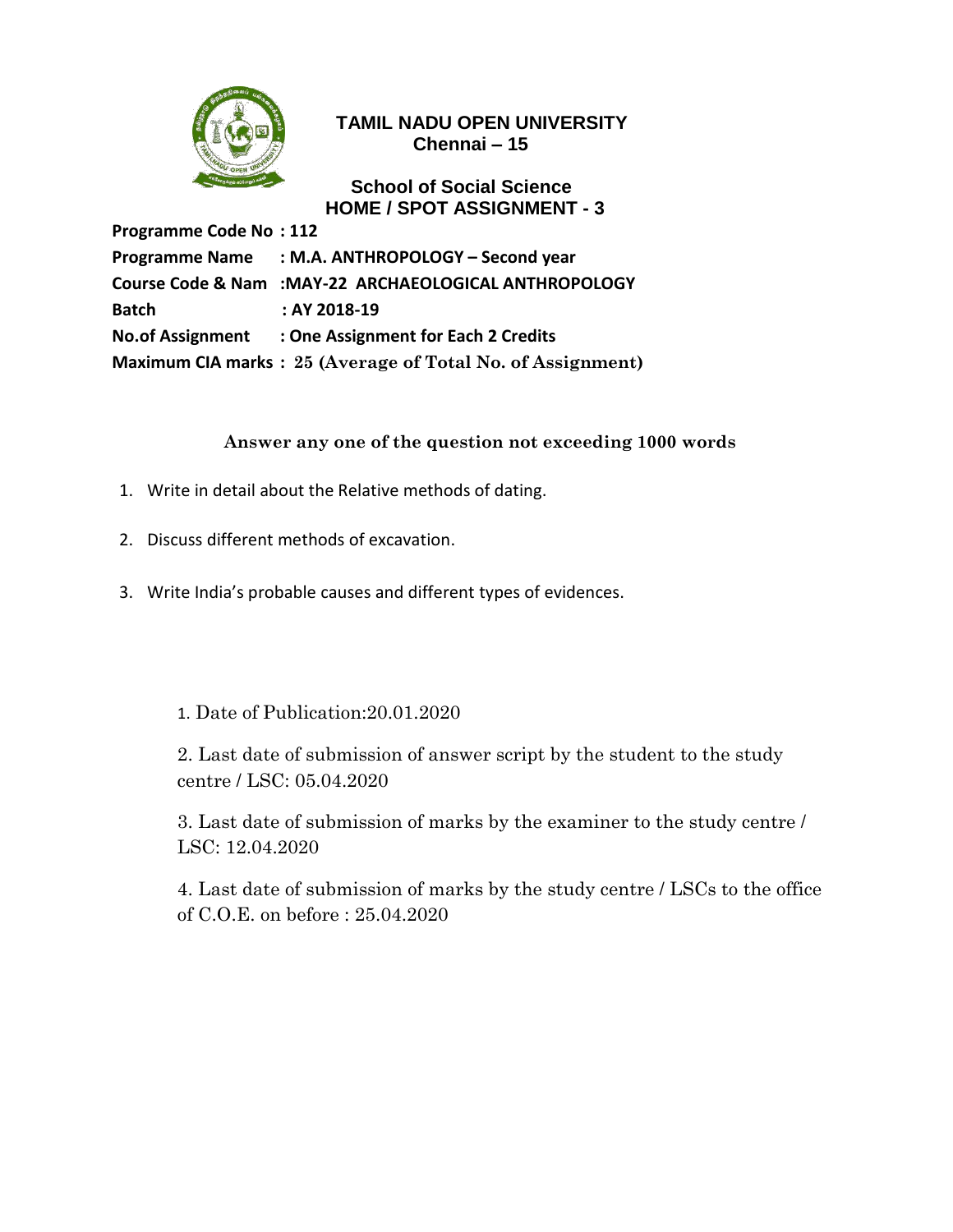

### **School of Social Science HOME / SPOT ASSIGNMENT - 4**

**Programme Code No : 112 Programme Name : M.A. ANTHROPOLOGY – Second year Course Code & Nam :MAY-22 ARCHAEOLOGICAL ANTHROPOLOGY Batch : AY 2018-19 No.of Assignment : One Assignment for Each 2 Credits Maximum CIA marks : 25 (Average of Total No. of Assignment)**

**Answer any one of the question not exceeding 1000 words**

- 1. Write in detail about the Absolute methods of dating.
- 2. Explain the preservation method of materials.
- 3. Discuss the inter-linkage of biome.
	- 1. Date of Publication:20.01.2020

2. Last date of submission of answer script by the student to the study centre / LSC: 05.04.2020

3. Last date of submission of marks by the examiner to the study centre / LSC: 12.04.2020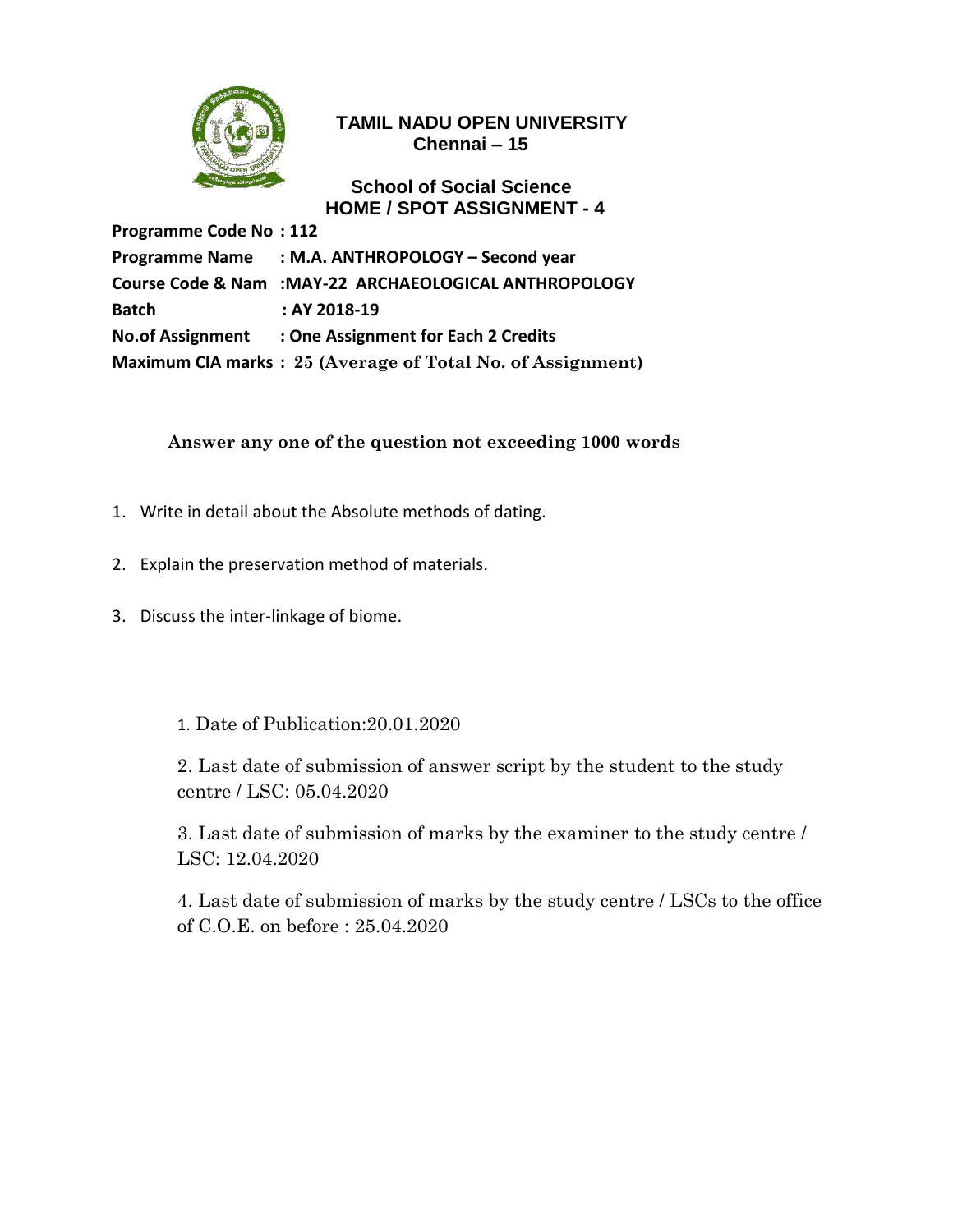

### **School of Social Science HOME / SPOT ASSIGNMENT - 1**

**Programme Code No : 112 Programme Name : M.A. ANTHROPOLOGY – Second year Course Code & Nam :MAY-23 CULTURAL ANTHROPOLOGY Batch : AY 2018-19 No.of Assignment : One Assignment for Each 2 Credits Maximum CIA marks : 25 (Average of Total No. of Assignment)**

## **Answer any one of the question not exceeding 1000 words**

- 1. Discuss the concept of Culture trait and Culture complex.
- 2. Discuss the concept of Great and little tradition.
- 3. Explain the concept of power and authority.

1. Date of Publication:20.01.2020

2. Last date of submission of answer script by the student to the study centre / LSC: 05.04.2020

3. Last date of submission of marks by the examiner to the study centre / LSC: 12.04.2020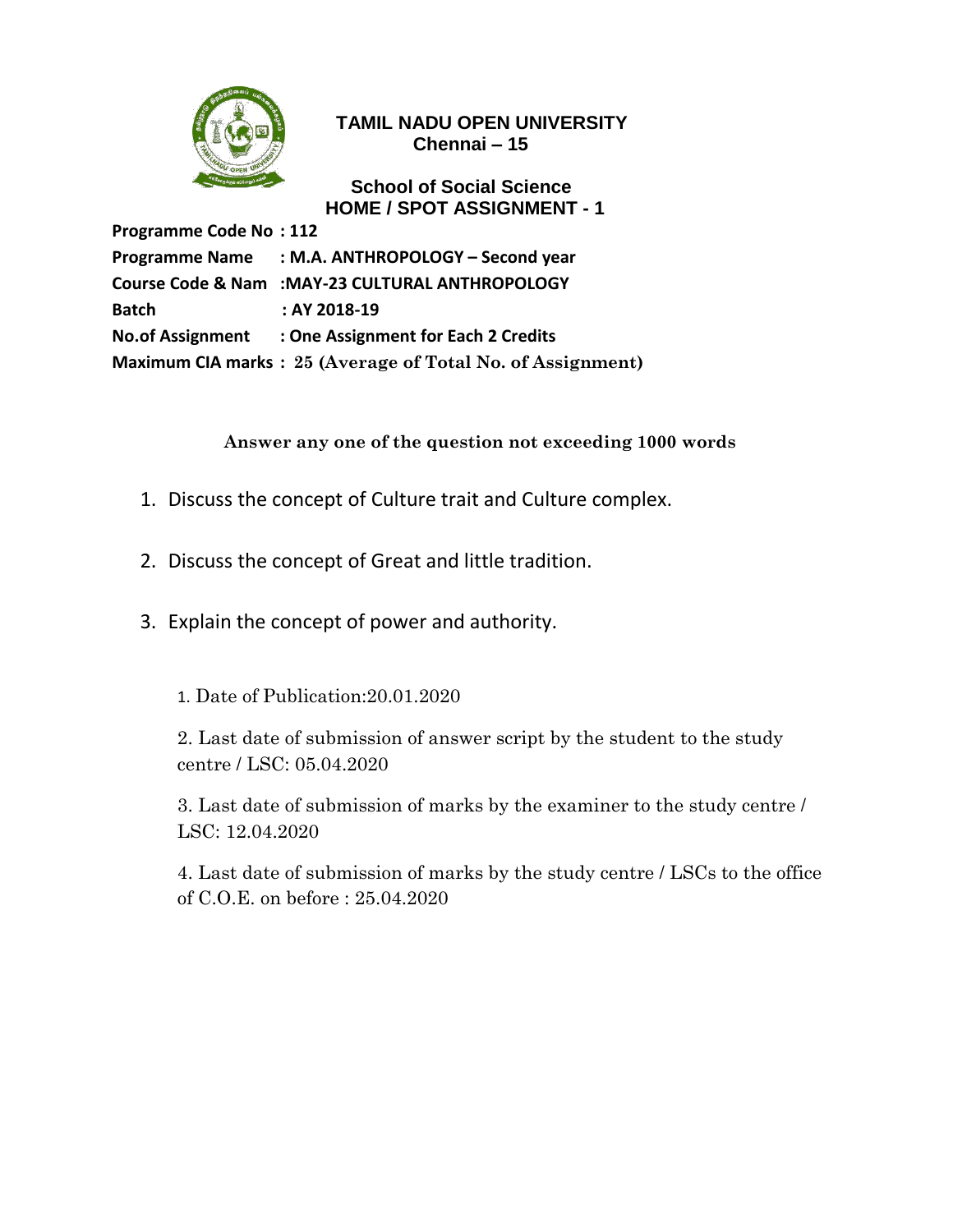

 **School of Social Science HOME / SPOT ASSIGNMENT - 2**

**Programme Code No : 112 Programme Name : M.A. ANTHROPOLOGY – Second year Course Code & Nam :MAY-23 CULTURAL ANTHROPOLOGY Batch : AY 2018-19 No.of Assignment : One Assignment for Each 2 Credits Maximum CIA marks : 25 (Average of Total No. of Assignment)**

### **Answer any one of the question not exceeding 1000 words**

- 1.Write a detailed note on Racial classification of Indian population.
- 2.What are the functions of marriage?
- 3.What are the forms of Tribal and Peasant Religions?

1. Date of Publication:20.01.2020

2. Last date of submission of answer script by the student to the study centre / LSC: 05.04.2020

3. Last date of submission of marks by the examiner to the study centre / LSC: 12.04.2020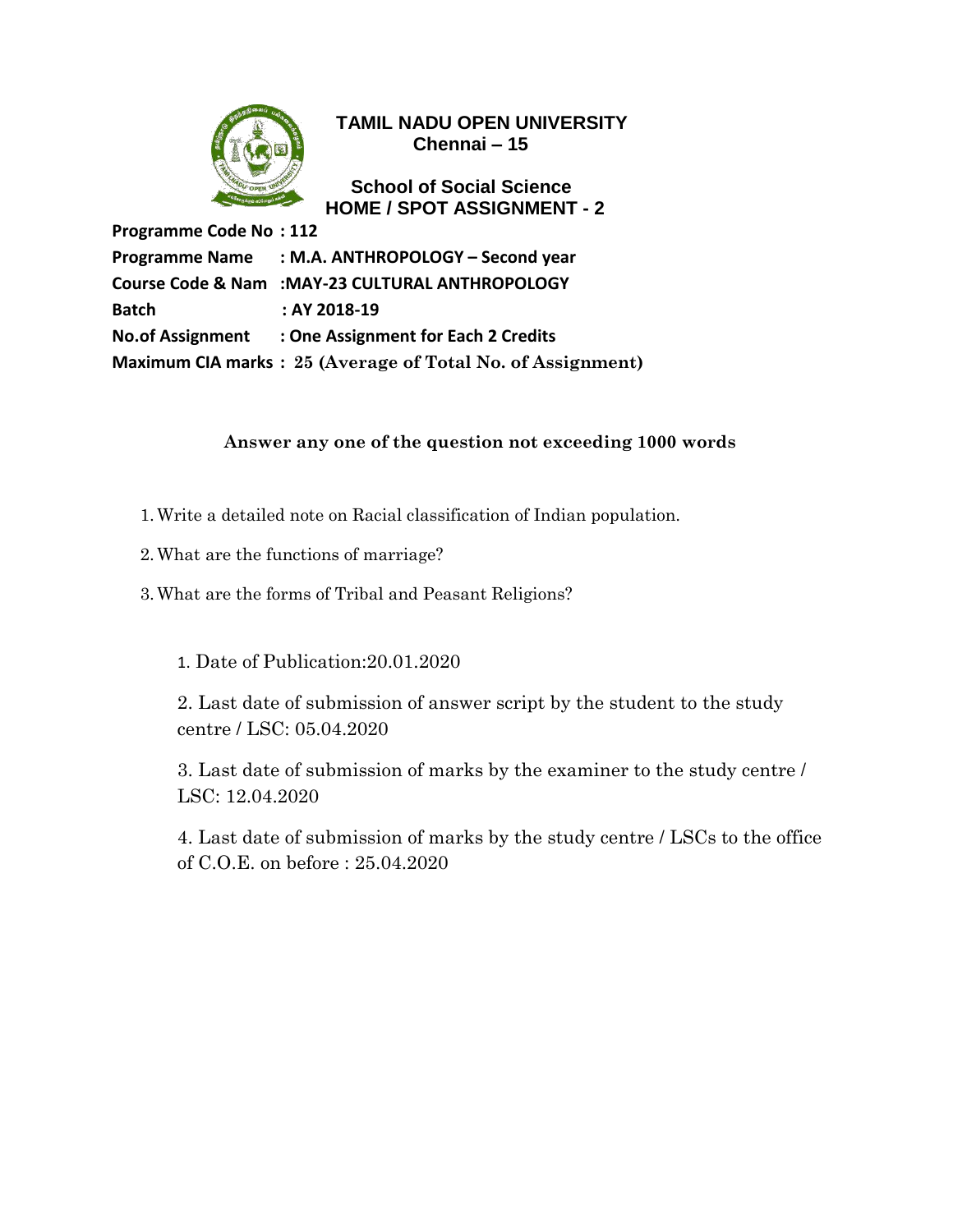

### **School of Social Science HOME / SPOT ASSIGNMENT - 3**

**Programme Code No : 112 Programme Name : M.A. ANTHROPOLOGY – Second year Course Code & Nam :MAY-23 CULTURAL ANTHROPOLOGY Batch : AY 2018-19 No.of Assignment : One Assignment for Each 2 Credits Maximum CIA marks : 25 (Average of Total No. of Assignment)**

**Answer any one of the question not exceeding 1000 words**

- 1. Write a detail note on kinship and its types.
- 2. Explain the different stages of political organisation.
- 3. Examine the salient features of simple society.
	- 1. Date of Publication:20.01.2020

2. Last date of submission of answer script by the student to the study centre / LSC: 05.04.2020

3. Last date of submission of marks by the examiner to the study centre / LSC: 12.04.2020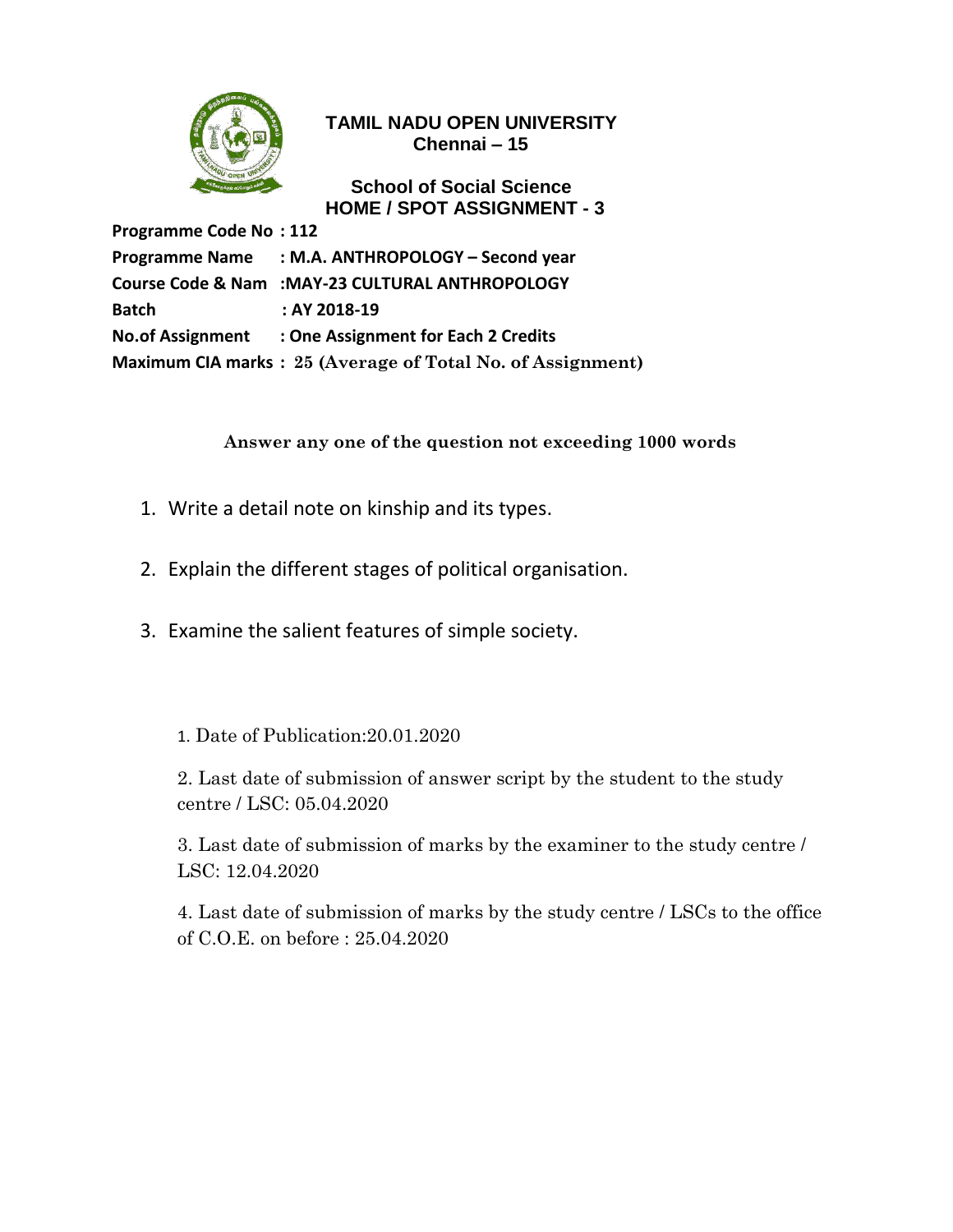

### **School of Social Science HOME / SPOT ASSIGNMENT - 1**

**Programme Code No : 112 Programme Name : M.A. ANTHROPOLOGY – Second year Course Code & Nam :MAY-24 INDIAN ANTHROPOLOGY Batch : AY 2018-19 No.of Assignment : One Assignment for Each 2 Credits Maximum CIA marks : 25 (Average of Total No. of Assignment)**

**Answer any one of the question not exceeding 1000 words**

- **1. Prepare a note on the growth of Indian anthropology.**
- **2. Write an essay about the salient features of Indian social system.**
- **3. What do you mean by tribal administration and tribal development?**

1. Date of Publication:20.01.2020

2. Last date of submission of answer script by the student to the study centre / LSC: 05.04.2020

3. Last date of submission of marks by the examiner to the study centre / LSC: 12.04.2020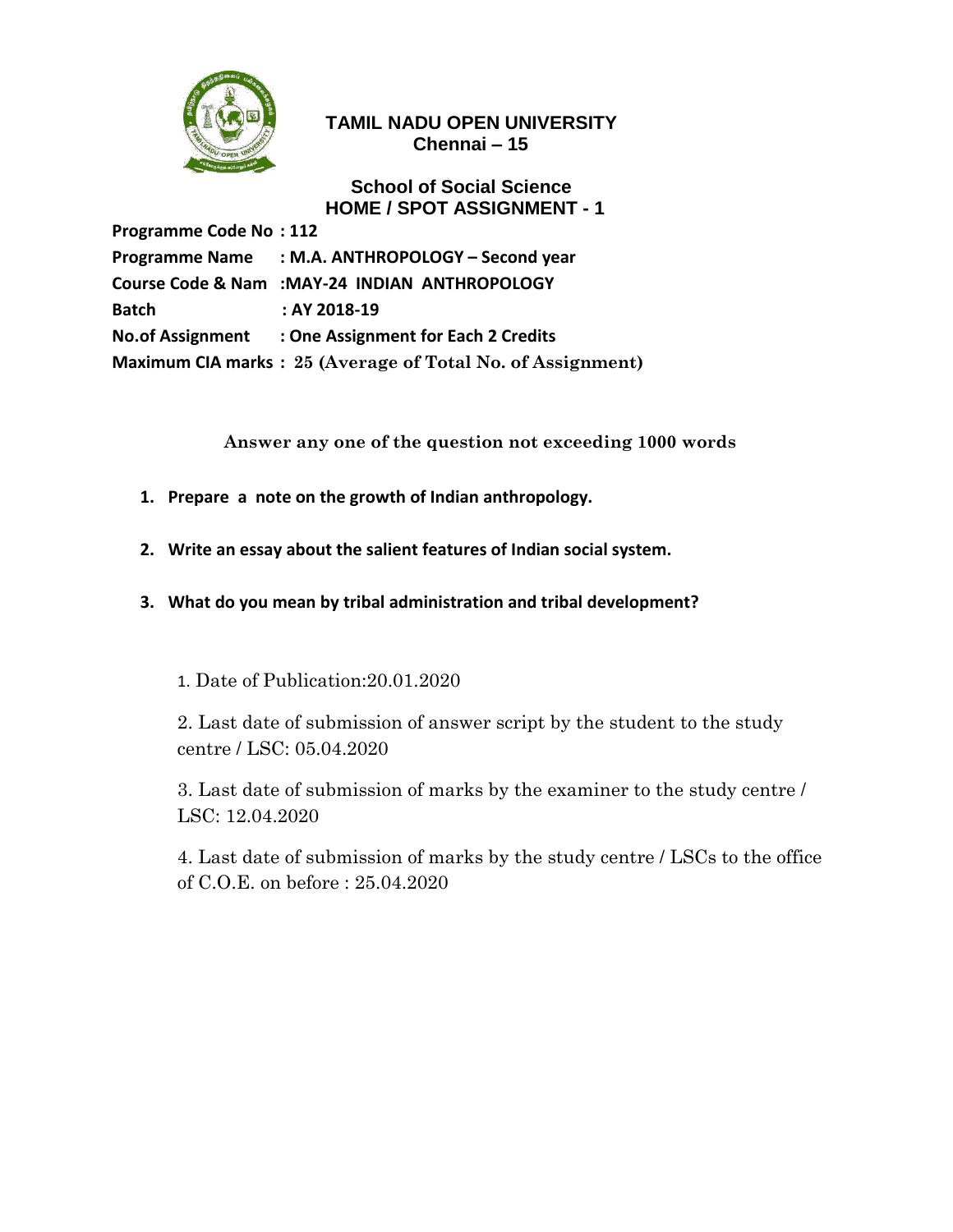#### **School of Social Science HOME / SPOT ASSIGNMENT - 2**

| <b>Programme Code No: 112</b> |                                                            |
|-------------------------------|------------------------------------------------------------|
|                               | Programme Name : M.A. ANTHROPOLOGY - Second year           |
|                               | Course Code & Nam :MAY-24 INDIAN ANTHROPOLOGY              |
| Batch                         | : AY 2018-19                                               |
|                               | No.of Assignment : One Assignment for Each 2 Credits       |
|                               | Maximum CIA marks: 25 (Average of Total No. of Assignment) |

### **Answer any one of the question not exceeding 1000 words**

- 1. What is the significance of Indian anthropology?
- 2. Describe the features of Indian social system.
- 3. Discuss about the Indian way of tribal administration and tribal development.
	- 1. Date of Publication:20.01.2020

2. Last date of submission of answer script by the student to the study centre / LSC: 05.04.2020

3. Last date of submission of marks by the examiner to the study centre / LSC: 12.04.2020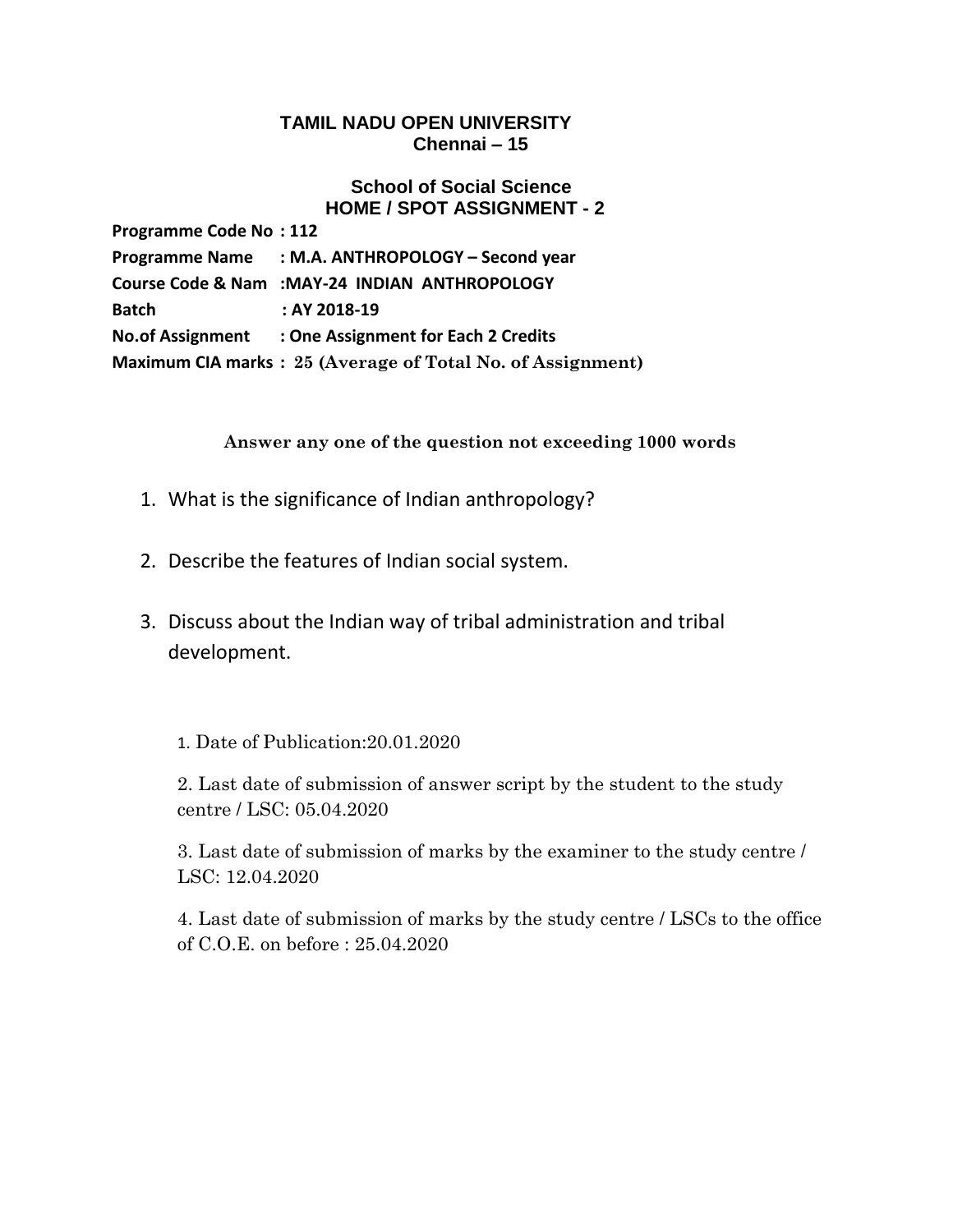

 **School of Social Science HOME / SPOT ASSIGNMENT - 3**

**Programme Code No : 112 Programme Name : M.A. ANTHROPOLOGY – Second year Course Code & Nam :MAY-24 INDIAN ANTHROPOLOGY Batch : AY 2018-19 No.of Assignment : One Assignment for Each 2 Credits Maximum CIA marks : 25 (Average of Total No. of Assignment)**

**Answer any one of the question not exceeding 1000 words**

- 1. Write an essay on Indian Civilization and social transformation.
- 2. Discuss about the Constitutional Provisions and problems of Scheduled Castes of India.
- 3. Explain how globalization process influence Indian culture and society.

1. Date of Publication:20.01.2020

2. Last date of submission of answer script by the student to the study centre / LSC: 05.04.2020

3. Last date of submission of marks by the examiner to the study centre / LSC: 12.04.2020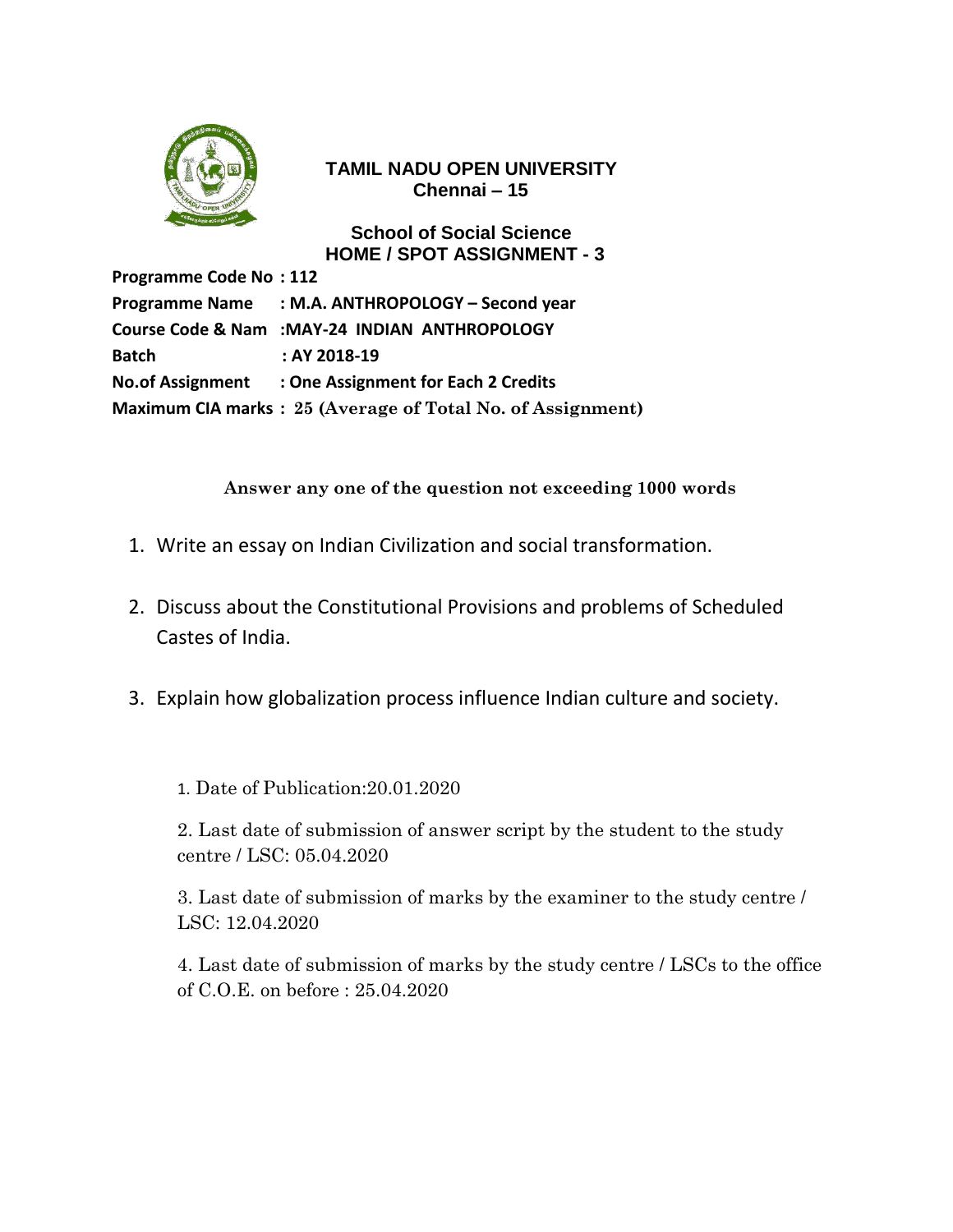

 **School of Social Science HOME / SPOT ASSIGNMENT - 1**

**Programme Code No : 112 Programme Name : M.A. ANTHROPOLOGY – Second year Course Code & Nam :MAY-25 DEVELOPMENT ANTHROPOLOGY Batch : AY 2018-19 No.of Assignment : One Assignment for Each 2 Credits Maximum CIA marks : 25 (Average of Total No. of Assignment)**

**Answer any one of the question not exceeding 1000 words**

- 1.Write a detailed essay on tribal development in Tamil Nadu.
- 2. What are the modern theories of development?
- 3. What do you mean community development? Give few examples.

1. Date of Publication:20.01.2020

2. Last date of submission of answer script by the student to the study centre / LSC: 05.04.2020

3. Last date of submission of marks by the examiner to the study centre / LSC: 12.04.2020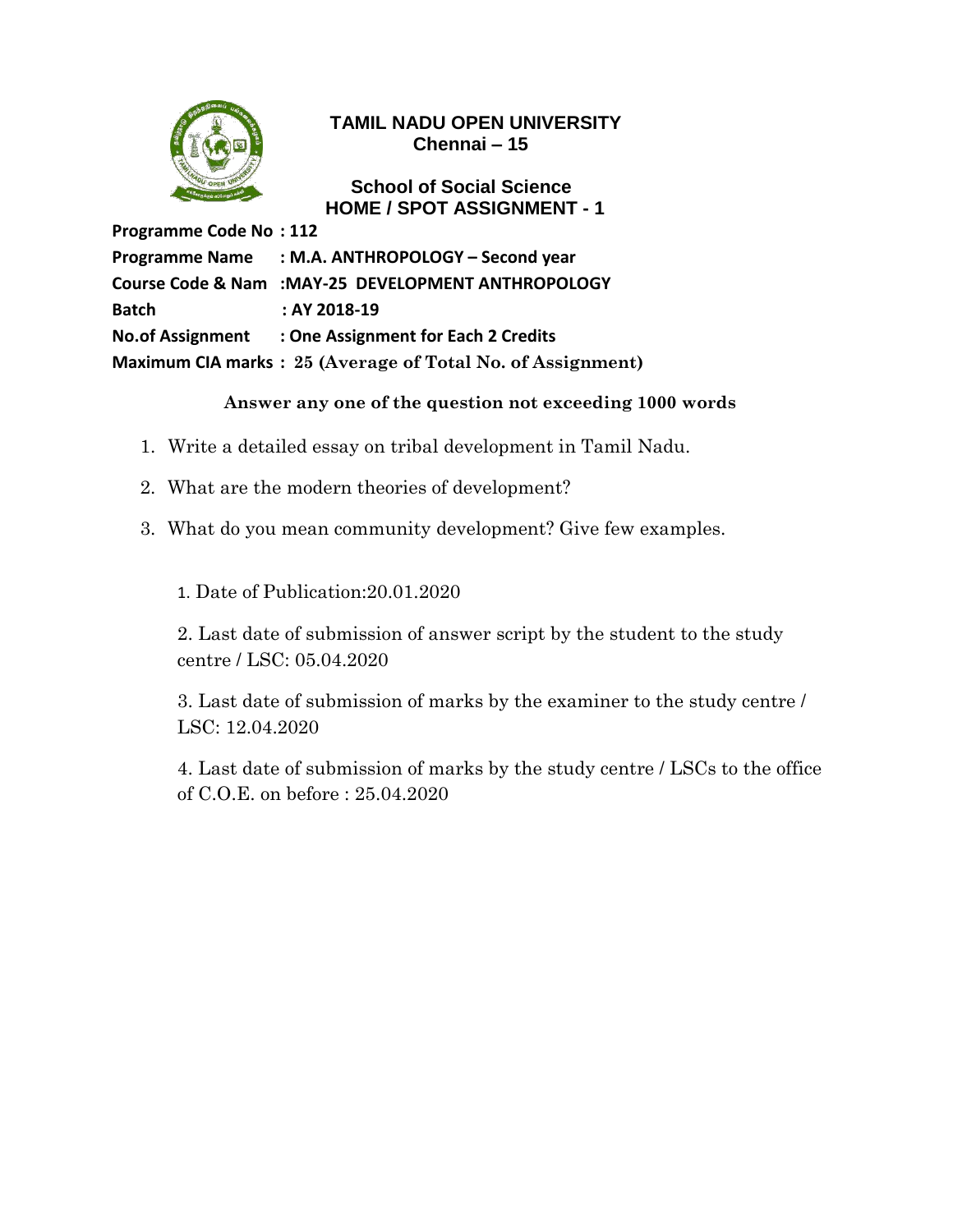

### **School of Social Science HOME / SPOT ASSIGNMENT - 2**

**Programme Code No : 112 Programme Name : M.A. ANTHROPOLOGY – Second year Course Code & Nam :MAY-25 DEVELOPMENT ANTHROPOLOGY Batch : AY 2018-19 No.of Assignment : One Assignment for Each 2 Credits Maximum CIA marks : 25 (Average of Total No. of Assignment)**

## **Answer any one of the question not exceeding 1000 words**

- 1. What do you mean community development? Give few examples.
- 2. What do you mean human rights? Explain with live human rights violations cases.
- 3.What do you mean substainable development? Explain in detail.

## 1. Date of Publication:20.01.2020

2. Last date of submission of answer script by the student to the study centre / LSC: 05.04.2020

3. Last date of submission of marks by the examiner to the study centre / LSC: 12.04.2020